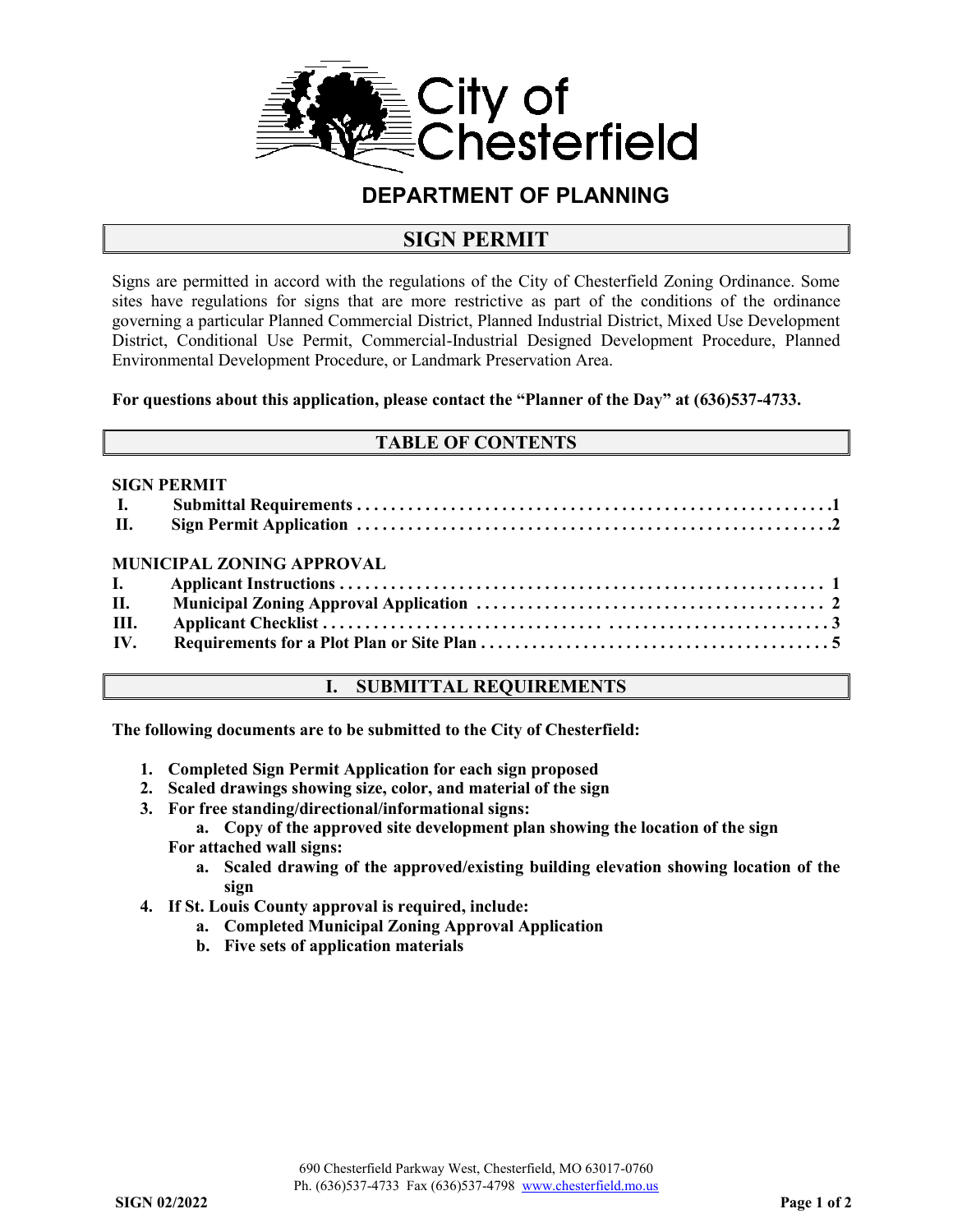

**MZA #:**

**Locator #:**

**Subdivision:**

### **II. SIGN PERMIT APPLICATION**

Please type or print legibly in ink, complete all parts, and sign and date application. Completed application and all other requirements must be submitted to the City of Chesterfield Department of Planning.

| <b>PROJECT ADDRESS:</b>                                                                                                                                                                                                                                                                                                                                                                                                                                                                                                                                                                     |                                                                                                                          | ZIP:                             |  |  |  |  |
|---------------------------------------------------------------------------------------------------------------------------------------------------------------------------------------------------------------------------------------------------------------------------------------------------------------------------------------------------------------------------------------------------------------------------------------------------------------------------------------------------------------------------------------------------------------------------------------------|--------------------------------------------------------------------------------------------------------------------------|----------------------------------|--|--|--|--|
| <b>Property Owner Name(s):</b><br><b>Property Owner Address:</b>                                                                                                                                                                                                                                                                                                                                                                                                                                                                                                                            |                                                                                                                          |                                  |  |  |  |  |
| City:<br><u>a sa barang sa mga sangang nagarang nagarang nagarang nagarang nagarang nagarang nagarang nagarang nagarang na</u>                                                                                                                                                                                                                                                                                                                                                                                                                                                              | State:                                                                                                                   | $\mathbf{Zip:}$                  |  |  |  |  |
| <b>Applicant Name:</b>                                                                                                                                                                                                                                                                                                                                                                                                                                                                                                                                                                      | Attn:                                                                                                                    |                                  |  |  |  |  |
| <b>Applicant Address:</b>                                                                                                                                                                                                                                                                                                                                                                                                                                                                                                                                                                   |                                                                                                                          |                                  |  |  |  |  |
| City:                                                                                                                                                                                                                                                                                                                                                                                                                                                                                                                                                                                       | State:                                                                                                                   | Zip:                             |  |  |  |  |
| <b>Phone:</b><br>Fax:                                                                                                                                                                                                                                                                                                                                                                                                                                                                                                                                                                       | E-mail:                                                                                                                  |                                  |  |  |  |  |
| <b>SIGN PACKAGE</b><br>Is a <i>Sign Package</i> required for this project site?<br>Yes<br>N <sub>0</sub><br>If yes, does the request sign conform to the Sign Package?<br>Yes<br>N <sub>0</sub><br><b>TYPE OF SIGN</b><br><b>Directional</b><br><b>Attached Wall</b><br><b>Temporary</b><br>Post Date:<br><b>Informational</b><br>Other:<br><b>Free Standing</b><br>Remove Date:<br><b>DESCRIPTION OF SIGN</b><br>Color(s):<br><u> 1989 - Johann Barn, fransk politik formuler (d. 1989)</u><br><b>Estimated Cost:</b><br>$\mathbf{\hat{s}}$<br><u> 1980 - Jan Barbara Barbara, masa ka</u> |                                                                                                                          |                                  |  |  |  |  |
|                                                                                                                                                                                                                                                                                                                                                                                                                                                                                                                                                                                             | <b>AUTHORIZATION TO APPLY</b>                                                                                            |                                  |  |  |  |  |
| I,<br><b>OWNER/AGENT</b><br><b>SIGNATURE:</b>                                                                                                                                                                                                                                                                                                                                                                                                                                                                                                                                               | $\frac{1}{\text{(PRINT NAME)}}$<br>OWNER IN FEE OR AGENT AUTHORIZED TO APPLY FOR THIS PERMIT.                            | , CERTIFY THAT I AM THE<br>DATE: |  |  |  |  |
|                                                                                                                                                                                                                                                                                                                                                                                                                                                                                                                                                                                             | 690 Chesterfield Parkway West, Chesterfield, MO 63017-0760<br>Ph. (636)537-4733 Fax (636)537-4798 www.chesterfield.mo.us |                                  |  |  |  |  |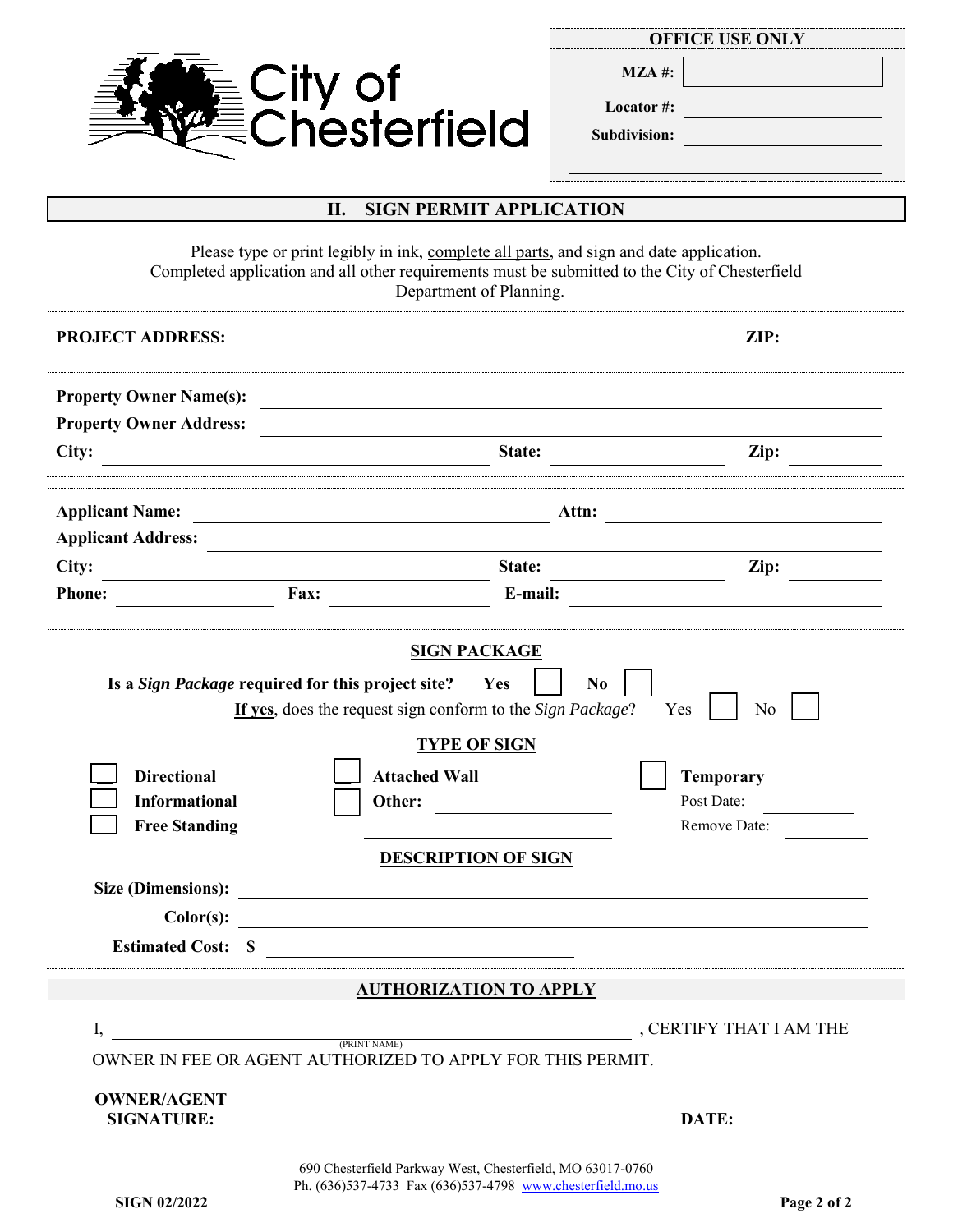

# **DEPARTMENT OF PLANNING**

## **MUNICIPAL ZONING APPROVAL APPLICATION (MZA)**

# **Applications may be submitted in person or by mail to:**

**Department of Planning Chesterfield City Hall 690 Chesterfield Parkway West Chesterfield, MO 63017**

**or emailed to [MZA@chesterfield.mo.us.](mailto:MZA@chesterfield.mo.us) If submitting by email, please make sure that the application, with all supporting documentation, is combined into a single pdf format.**

**Staff will notify the applicant by email once the application is approved, or if additional information is required.**

**Please note that all checks (if applicable) should be physically submitted by mail or in-person to City Hall, and should include the project name and address for which it is submitted on the Memo line of the check.**

**Should you have any questions or concerns, please reach out to the Planner of the Day at [POD@chesterfield.mo.us](mailto:POD@chesterfield.mo.us) or (636) 537-4733.**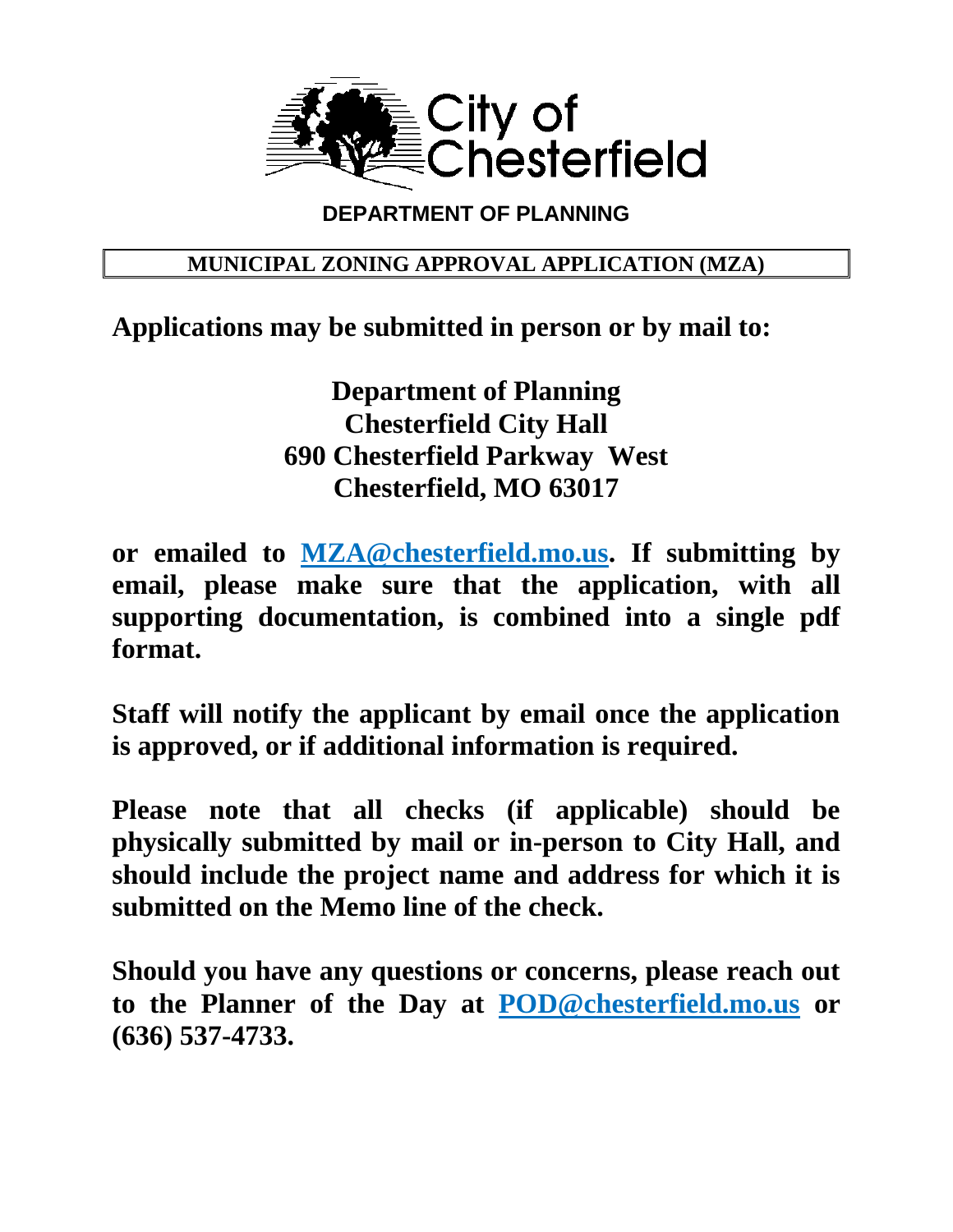

## **DEPARTMENT OF PLANNING**

## **MUNICIPAL ZONING APPROVAL APPLICATION (MZA)**

The City of Chesterfield contracts with the St. Louis County Department of Public Works to provide permitting and inspection services. Review of plans, collection of fees, and issuance of permits are handled by the County. **However, before obtaining any permit, or beginning any construction project, zoning approval must be obtained from the City of Chesterfield.**

Zoning approval signifies that the property can be used as requested and that the location of a proposed structure is within the legal limits of the property lines as delineated by regulations contained within the City of Chesterfield Unified Development Code. **Be advised that the City of Chesterfield requires that Applicants notify adjacent property owners and subdivision trustees of any requests for exterior residential work** *(see page 2).* **However, the City does not review or enforce private subdivision indentures. Therefore, approval of an MZA does not mean that approval has been obtained by your subdivision trustees. Review and approval of work against subdivision indentures is a separate and private civil matter and Applicants are encouraged to follow up with their trustees regarding any subdivision indenture requirements.** 

Petitioners may visit the County web site at<http://www.stlouisco.com/pubworks/> or contact the St. Louis County Department of Public Works at (314)615-5184 for submittal requirements, permitting information and a detailed list of work that does not require a building permit and/or zoning approval.

For questions about this application, please contact the "Planner of the Day" at (636) 537-4733.

## **TABLE OF CONTENTS**

## **I. APPLICANT INSTRUCTIONS**

- 1. Obtain City of Chesterfield approval;
- 2. Obtain Fire District approval; an additional separate permit is required from the fire district.
- **NOTE: It is the responsibility of the applicant to determine which Fire District covers the project property.**
	- Monarch Fire Protection District: Tel. (314) 514-0900, ext. 309
	- Metro West Fire Protection District: Tel. (636) 458-2100
- 3. Obtain St. Louis County approval.

**ADVISORY: Applications for Municipal Zoning Approval that are not approved may be resubmitted once changes have been made. Please note that relief from some requirements, in the form of a variance, may be requested via application to the Board of Adjustment; please call the Department of Planning at (636) 537-4746.**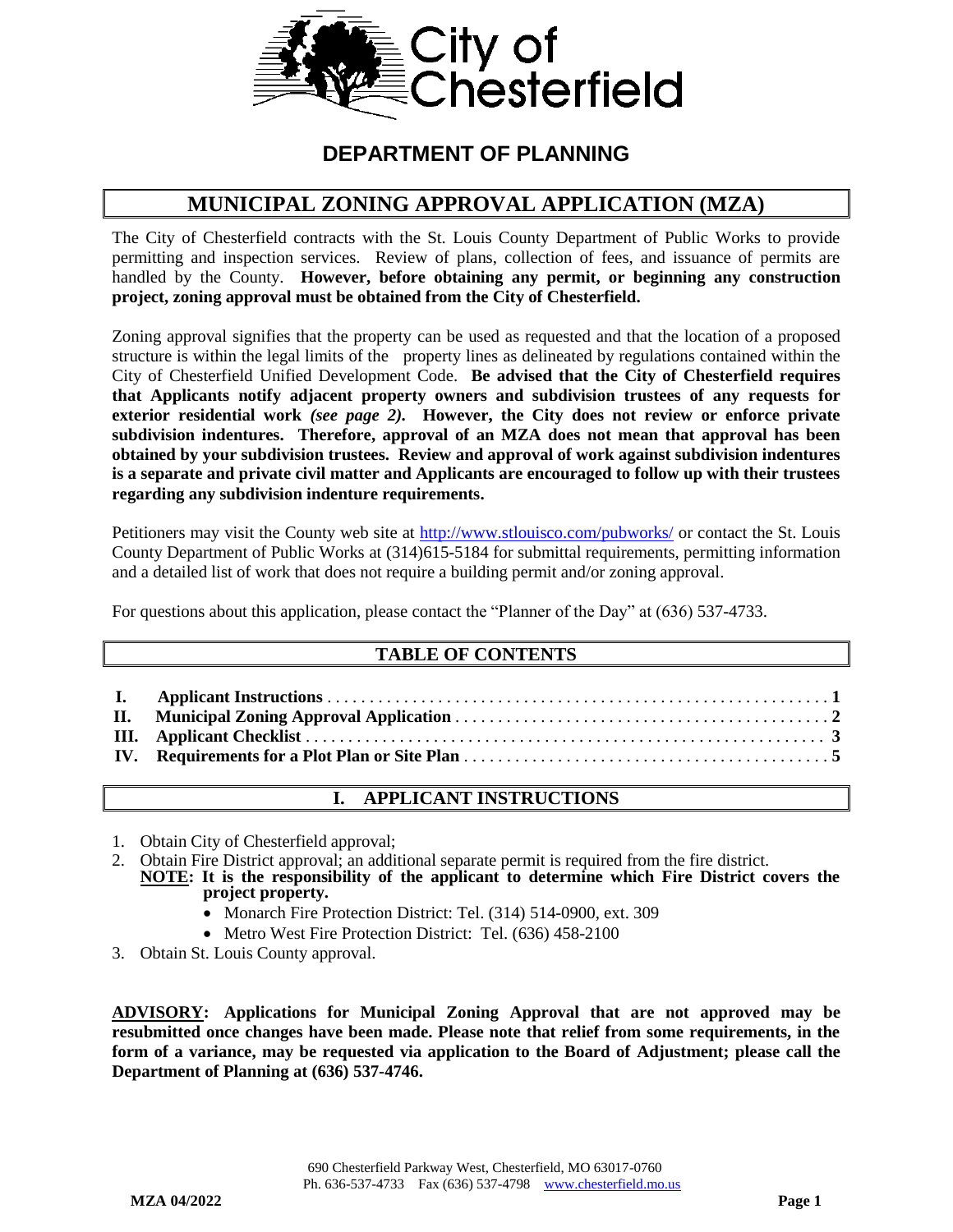

| OFFICE USE ONLY |       |       |  |  |
|-----------------|-------|-------|--|--|
| $MZA$ #:        |       |       |  |  |
| Locator#:       |       | Zone: |  |  |
| Subdivision:    |       |       |  |  |
| Lot:            | Ward: | Plat: |  |  |

## **II. MUNICIPAL ZONING APPROVAL APPLICATION (MZA)**

Please type or print legibly in ink, complete all parts, and sign and date application.

Completed application and all other requirements must be submitted to the City of Chesterfield

Department of Planning.

| <b>Project Address:</b>                           |                        | Zip:                   |
|---------------------------------------------------|------------------------|------------------------|
| <b>Property Owner Name(s):</b>                    |                        |                        |
| Property Owner Address (if different than above): |                        |                        |
| City:                                             | State:                 | Zip:                   |
| E-mail:                                           |                        |                        |
| Tenant Name (if different than above):            | <b>Existing Tenant</b> | <b>Proposed Tenant</b> |
| <b>Applicant Name:</b>                            | Attn:                  |                        |
| <b>Applicant Address:</b>                         |                        |                        |
| City:                                             | State:                 | Zip:                   |
| <b>Phone Number:</b>                              | Fax:                   |                        |
| E-mail:                                           |                        |                        |

**Description of Work:**

#### **FOR EXTERIOR RESIDENTIAL WORK ONLY, PLEASE SIGN THE FOLLOWING:**

**As the Property Owner of the above-referenced address, I have notified all subdivision trustees and adjacent property owners of said application.**

 **\_\_\_\_\_\_\_\_\_\_\_\_\_\_\_\_\_\_\_\_\_\_\_\_\_\_\_\_\_\_\_\_\_\_\_\_\_\_\_\_\_\_\_\_\_\_\_\_**

**Signature**

I HEREBY CERTIFY THAT THE INFORMATION CONTAINED IN THIS APPLICATION AND ACCOMPANYING PLANS IS TRUE AND CORRECT, AND THAT I WILL CONFORM TO ALL APPLICABLE LAWS OF THE CITY OF CHESTERFIELD AND ST. LOUIS COUNTY. *(Note: Applicant or Tenant applying for Municipal Zoning Approval cannot sign on behalf of the Property Owner.)*

**PROPERTY OWNER SIGNATURE: \_\_\_\_\_\_\_\_\_\_\_\_\_\_\_\_\_\_\_\_\_\_\_\_\_\_\_\_\_\_\_\_\_\_\_\_\_\_\_\_\_ DATE:** \_\_\_\_\_\_\_\_\_\_\_\_\_\_\_\_

## **APPLICANT SIGNATURE: \_\_\_\_\_\_\_\_\_\_\_\_\_\_\_\_\_\_\_\_\_\_\_\_\_\_\_\_\_\_\_\_\_\_\_\_\_\_\_\_\_\_\_\_\_\_\_\_ DATE: \_\_\_\_\_\_\_\_\_\_\_\_\_\_\_\_**

 *(If other than Property Owner)*

 690 Chesterfield Parkway West, Chesterfield, MO 63017-0760 Ph. 636-537-4733 Fax (636) 537-4798 [www.chesterfield.mo.us](http://www.chesterfield.mo.us/)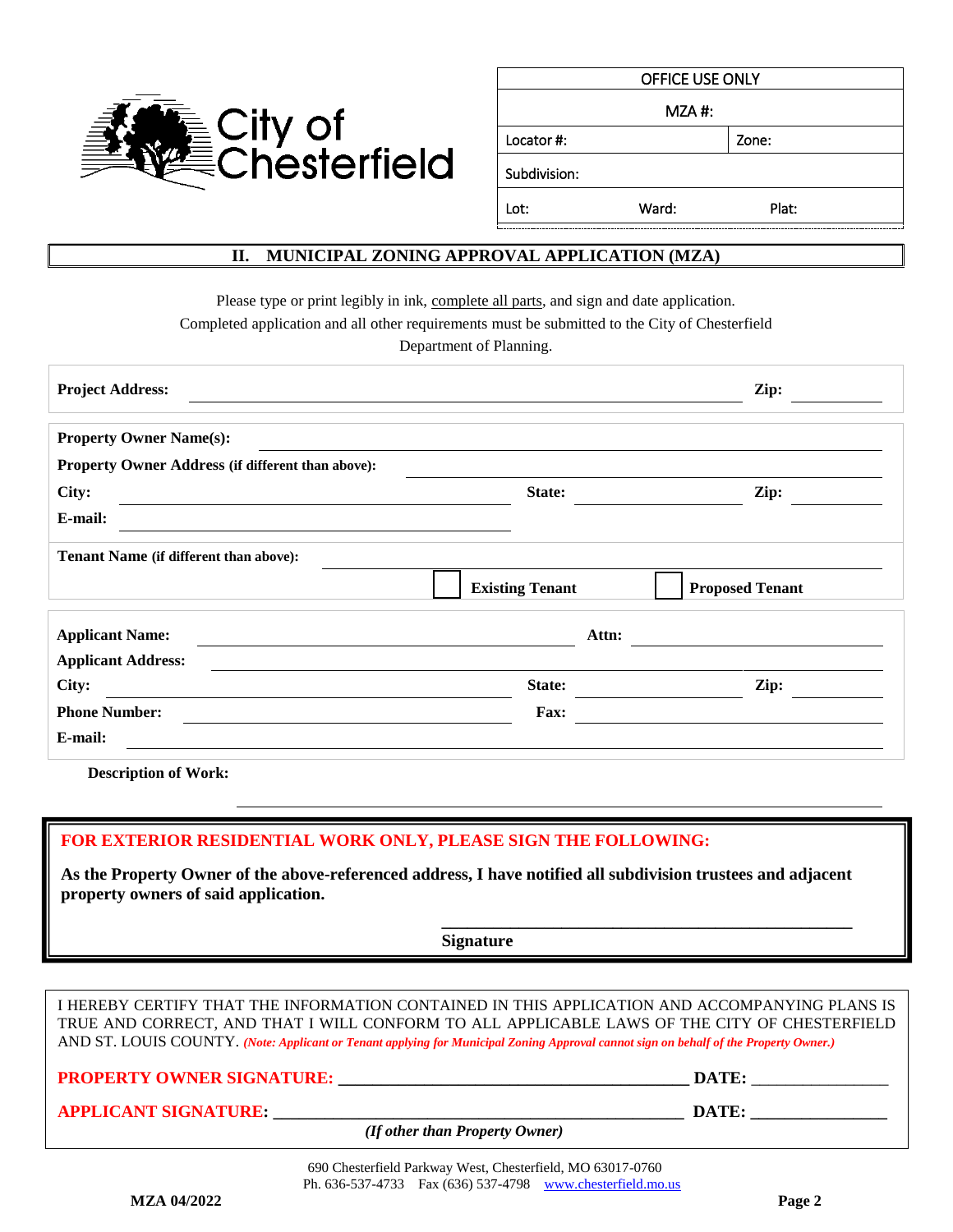## **III. APPLICANT CHECKLIST**

#### *NOTE: The following information must be submitted along with the Municipal Zoning Application. These items represent minimum submittal requirements and additional information may be required as directed by the City.*

#### **New Construction**

- Application for Municipal Zoning Approval
- Five (5) copies of the plot plan *(See page 5)*, to an engineer's scale (noted)
- If minimum distances between structures apply to the subdivision, neighboring structures must be shown and distances noted on the plot plan
- \$1,500 lot escrow (for residential dwelling construction only)
- Escrow form; [available on City's website](https://www.chesterfield.mo.us/webcontent/forms/Planning/Cash_Escrow_Lot_Related_Improvements.pdf)
- For a Non-Residential Use, the landlord must provide a completed Parking Worksheet for the entire development; [available on City's](https://www.chesterfield.mo.us/webcontent/forms/Planning/Parking%20Worksheet.pdf) website **NOTE:** Single family residential tear downs may require Planning Commission approval. Please refer to [Section 02-16 of the Unified Development Code.](https://www.ecode360.com/35256031)

#### **Freestanding Sign**

- Application for Municipal Zoning Approval
- Sign Permit Application (not necessary for real estate signs under twenty-five (25) square feet)
- For temporary signs, include the dates of display or note that this is a real estate sign
- Five (5) copies of the approved site plan *(See page 5)*, to an engineer's scale (noted)
- Five (5) copies of drawing of sign with dimensions noted as follows:
	- ➢ Dimensions necessary to calculate the area of all triangles or parallelograms necessary to enclose writing, graphic representation, logo, or sign background
	- $\triangleright$  Angle between the faces of a V-shaped sign
	- $\triangleright$  Height of sign measured from average finished grade at the base of the sign or the grade of the adjacent road, whichever is higher
- Sign calculation requirements are available in [Section 04-05 E. of the Unified Development Code.](https://www.ecode360.com/35257743)

### **Wall Signs**

- Application for Municipal Zoning Approval
- Sign Permit Application
- One (1) copy of the approved site plan *(See page 5)*, with location of wall sign noted
- Five (5) copies of a drawing of the wall and sign with dimensions noted as follows:
	- ➢ Height and width of the wall face (see Article 04-05 of the Unified Development Code for special regulations regarding curved walls and mansard roofs)
	- ➢ Dimensions (not area) of triangles or parallelograms necessary to enclose individual words (if no sign background is used) or the sign face (if a sign background is used)
- Show on the five (5) plans calculations showing the area of the wall face, five (5) percent of that area (the allowed area of the wall sign), and the area of the proposed wall sign

#### **Interior Finish (commercial or multifamily residential)**

- Application for Municipal Zoning Approval
- Five (5) copies of a key plan showing the footprint of the building with the area of work shaded or highlighted.
- For Non-Residential Use, submit completed Parking Worksheet; [available on City's](https://www.chesterfield.mo.us/webcontent/forms/Planning/Parking%20Worksheet.pdf) website

#### **Interior or Basement Finish (single-family residential)**

- Application for Municipal Zoning Approval
- Five (5) copies of the plot plan, interior sketch, or five (5) copies of the building footprint *(See page 5)*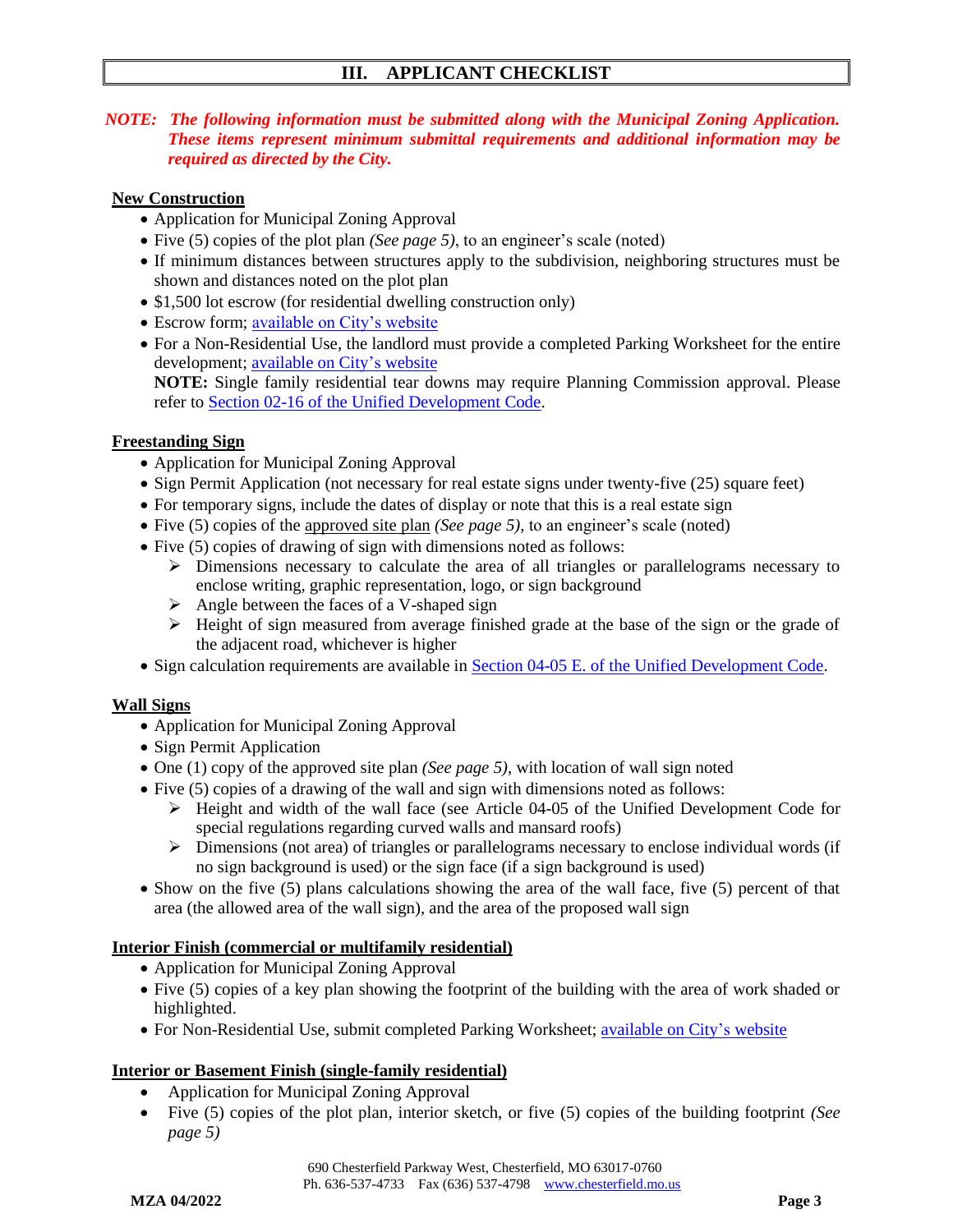### **Decks and Additions**

- Application for Municipal Zoning Approval
- Five (5) copies of the plot plan *(See page 5)*, to an engineer's scale, showing location of the proposed deck or addition, easements, and existing structures.
- Owner must sign page 2 verifying that all subdivision trustees and adjacent property owners have been notified**.**

**NOTE:** Residential additions may require Planning Commission approval. Please refer to **Section 02-16** [of the Unified Development Code.](https://www.ecode360.com/35256031)

#### **Roll-Away Trash Containers (Residential Areas)**

- Application for Municipal Zoning Approval
- Aerial image or Plot Plan indicating location of roll-away trash container on property. Containers shall be located on improved surfaces only and wholly on property for which MZA is being submitted.
- Dates and duration for which roll away trash container will be placed on property (written on *Description of Work* line of application), not to exceed thirty (30) days.
- Owner must sign page 2 verifying that all subdivision trustees and adjacent property owners have been notified**.**

**NOTE:** Extensions may be granted by the Director of Planning for an additional thirty (30) days. Please refer to [Section 500.145](https://www.ecode360.com/35951272) of the City Code.

#### **Temporary Structures**

- Application for Municipal Zoning Approval.
- Five (5) copies of the plot plan or approved site plan *(See page 5)*, showing location of the proposed temporary structure, and existing structures.
- Required deposit (\$1,000 per structure) in the form of Temporary Structure Bond or Temporary Structure Refundable Deposit Form [\(see Application for Temporary Structures\)](https://www.chesterfield.mo.us/webcontent/forms/Planning/Temporary_Structures.pdf)

### **Retaining Walls**

- Application for Municipal Zoning Approval
- Five (5) copies of the plot plan *(See page 5)*, to an engineer's scale, showing location of the proposed retaining wall, easements, and existing structures. Note the base and top elevations at each end, at any curve or corner, and at the highest point. Note any section of the retaining wall which exceeds eight (8) feet in height within a single tier.
- Owner must sign page 2 verifying that all subdivision trustees and adjacent property owners have been notified.

#### **Pools**

- Application for Municipal Zoning Approval
- Five (5) copies of the plot plan *(See page 5)*, to an engineer's scale, showing existing structure, easements, and the location of the pool.
- Owner must sign page 2 verifying that all subdivision trustees and adjacent property owners have been notified.

#### **Demolition Authorization**

- Application for Municipal Zoning Approval
- Five (5) copies of the aerial image or plot plan *(See page 5)* or demolition plan, to an engineer's scale, showing the location of the structure(s) to be demolished and the full limits of work in connection with the demolition.
- Owner must sign page 2 verifying that all subdivision trustees and adjacent property owners have been notified.